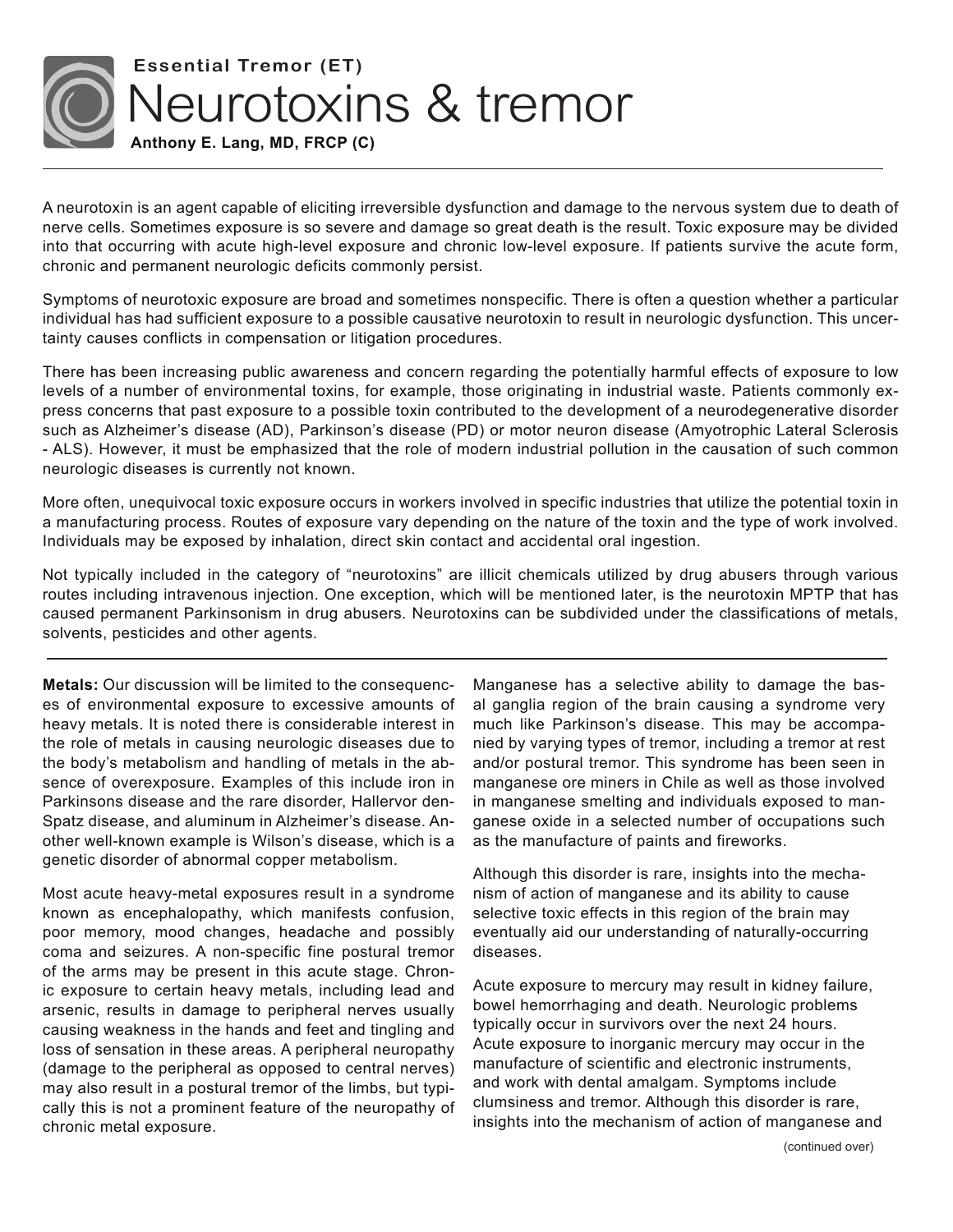its ability to cause selective toxic effects in this region of the brain may eventually aid our understanding of naturally-occurring diseases.

Acute exposure to mercury may result in kidney failure, bowel hemorrhaging and death. Neurologic problems typically occur in survivors over the next 24 hours. Acute exposure to inorganic mercury may occur in the manufacture of scientific and electronic instruments, and work with dental amalgam. Symptoms include clumsiness and tremor.

The results of acute exposure to methyl mercury were seen between 1953 and 1956 when inhabitants of the Minamata Bay region of Kyushu Island in Japan ingested fish tainted with large levels of this toxin ("Minamata disease"). Severe neurologic consequences included numbness of the limbs, lips and tongue followed by clumsiness, slurred speech, deafness, blindness, spasticity and intellectual impairment. In contrast, chronic, low-level mercury exposure is possible in a variety of occupations including workers exposed to mercury vapors or mercury in dental amalgam (it should be emphasized that there is no evidence to support the concern that neurologic disease may be caused by tooth fillings containing dental amalgam). Chronic exposure typically results in postural tremor, deterioration of intellect and changes in emotional state.

Historically, nitrates of mercury were used in felt making and hat makers were particularly at risk. This accounts for the Mad Hatter character in Lewis Carroll's *Through* 

*the Looking Glass* as well as the term "Hatter's Shakes" to describe tremors seen in these individuals.

**Organic Solvents:** Organic solvents are volatile chemical compounds used industrially to extract, dissolve or suspend materials that are poorly soluble in water.

As with heavy metals, exposure to organic solvents may result in a variety of both systemic and neurologic signs and symptoms. Rarely is tremor a major or predominant component.

Certain organic solvents may be more likely to cause tremor. Carbon disulfide used in insecticides, the rubber industry, the preparation of rayon viscose fibers, and in grain storage may selectively damage the basal ganglia as well as other regions of the brain. Parkinsonism's resting and postural tremors may occur as a result of toxic exposure to carbon disulfide. But, it is usually the slowness and stiffness of this disorder, which predominate rather than the tremor.

Toluene is an organic solvent used in the production of adhesives, glues, lacquers, paint thinners, rubbers and other substances. Toxic work-related exposure can be seen, for example, in rotogravure printers. It is more common now to see the consequences of acute and chronic exposure in glue sniffers. Tremor may be one syndrome component comprising mental changes, clumsiness, incoordination, unsteady gait and damage to peripheral nerves.

**Pesticides:** There is considerable interest in the possible role of rural living and pesticide or fungicide exposure in causing Parkinson's disease. Support for this comes from several sources, including the chemical similarity between the pesticide paraquat and the neurotoxin MPTP. Despite intense research in this field, the role of environmental exposure in PD remains uncertain.

The largest group of pesticides is the organophosphate insecticides. These affect transmission between nerves and muscles as well as causing dysfunction in the autonomic nervous system (which controls such faculties and pupillary function, blood pressure, bowel and bladder control) and mental changes. There are numerous other types of pesticides, most with the same profile of toxicity. Carbaryl has been used commercially on growing cotton and corn to control grasshoppers and gypsy moths, and is also found in some household gardening sprays.

This is less toxic than the organophosphates; so much greater exposure is required to produce neurologic symptoms. Dermal (through the skin) and oral exposures have resulted in a variety of symptoms similar to those of the organophosphates. Interestingly, tremor may occur as a complication of chronic exposure. This may relate in part to central effects on the neurotransmitter dopamine.

Finally, chlordecone (Kepone®) used to control weevils, ants and roaches, has caused tremor ("Kepone shakes") along with a variety of other symptoms in heavily-exposed industrial workers in Virginia.

**Other Neurotoxins:** As mentioned earlier, this essay will not review the consequences of substance abuse. In addition to abusing chemicals that transiently affect neurologic function, drug addicts and alcoholics also may be exposed to toxins that permanently damage the nervous system. One example already discussed is toluene. Alcoholics may imbibe methyl alcohol (sometimes used by others in suicide attempts). Methyl alcohol exposure can also selectively damage the basal ganglia resulting in Parkinsonism, dystonia, and tremor.